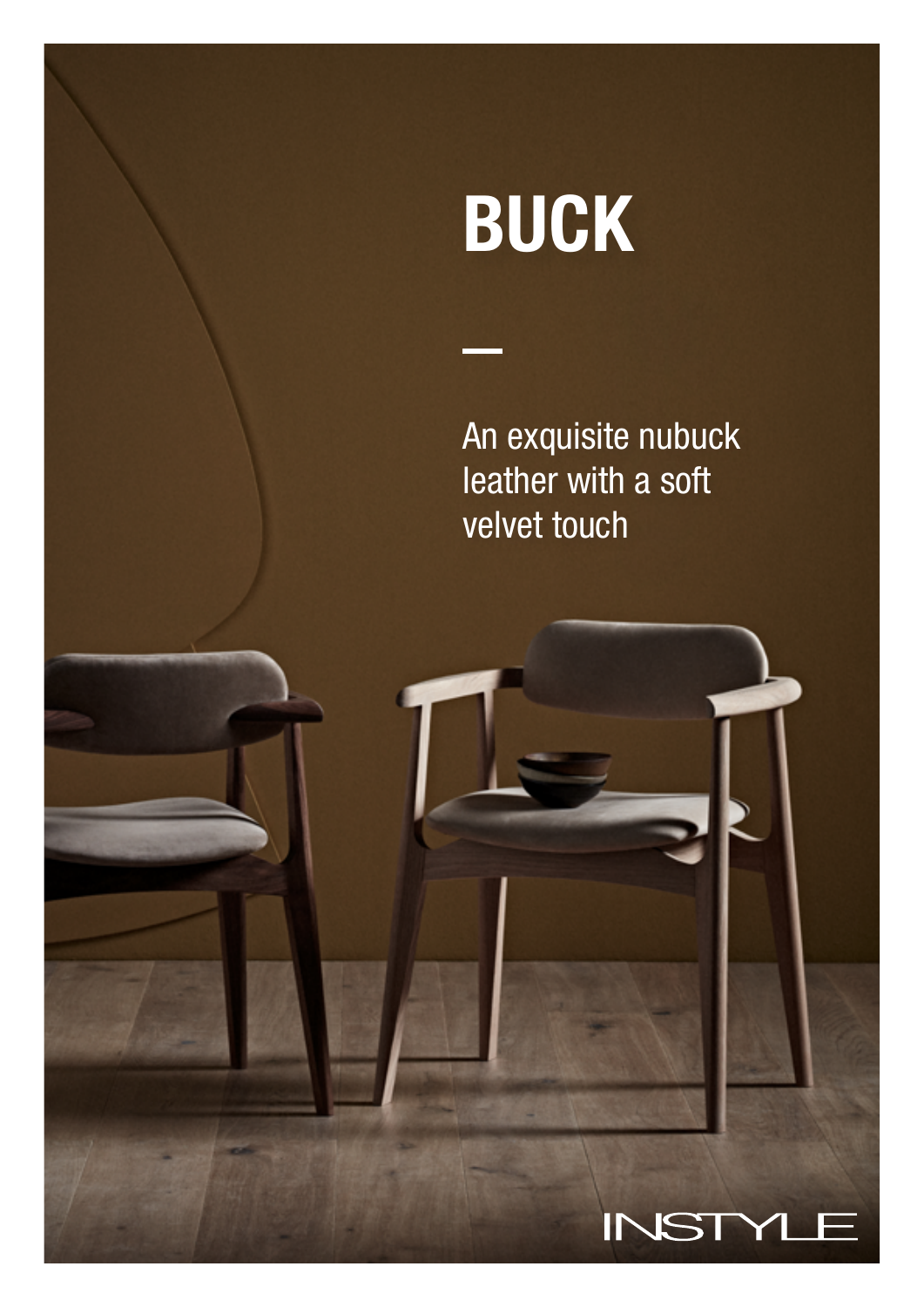## BUCK





BUCK Chinchilla



BUCK Ermine BUCK Cashmere



BUCK Squirrel



BUCK Fallow





BUCK Pearl





BUCK Martin



BUCK Mink BUCK Sable



BUCK Otter BUCK Onyx